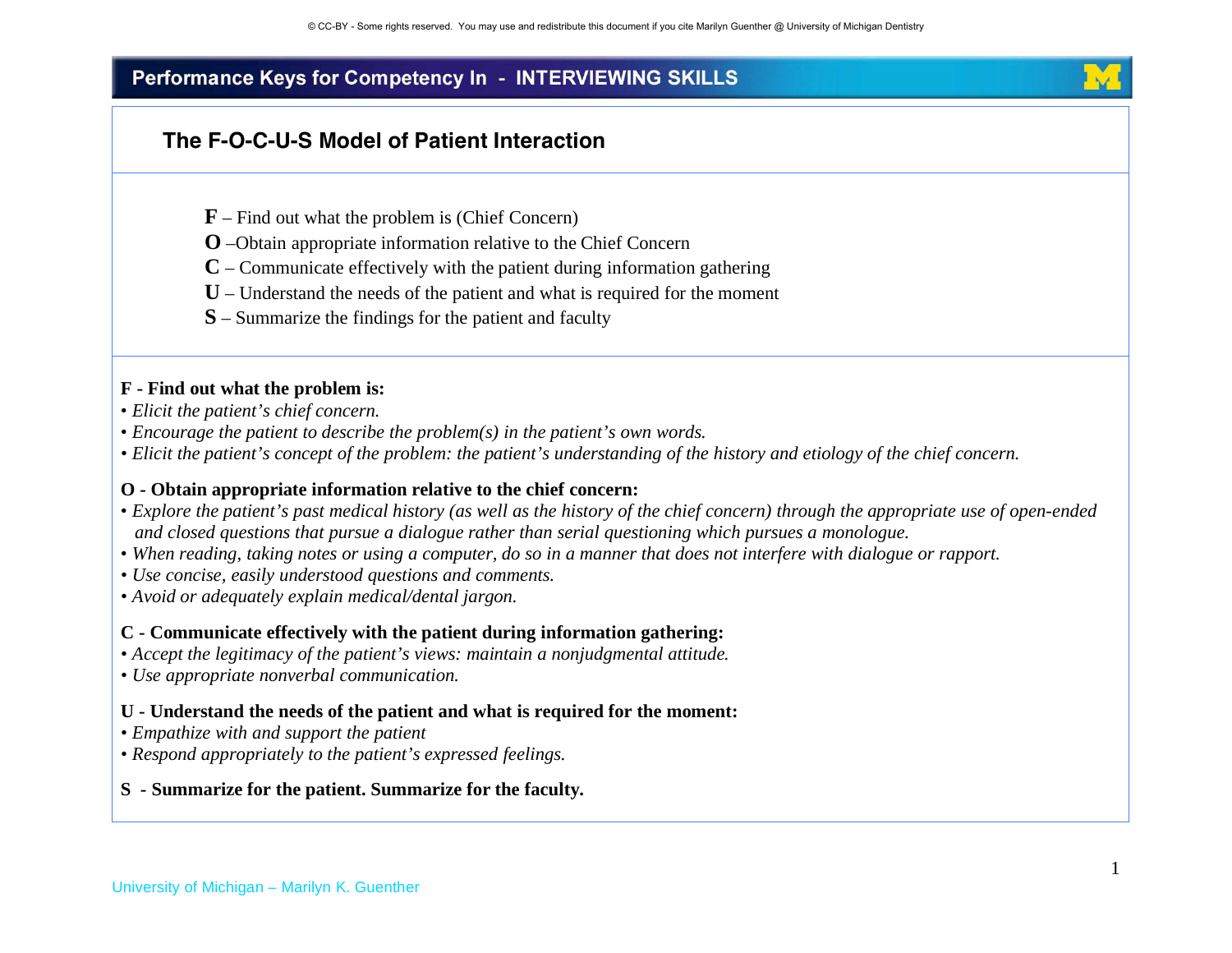*F – Find out what the problem is (Chief Concern)*

### **The dental student elicited the patients chief concern.**

This process is best begun with a broad, open-ended question such as, "What brings you in today?" Then, depending on the patient's answer, the chief concern is obtained, or must be pursued through other focused and open-ended questions.

*Example*. The patient answers, "I'm worried about my bleeding gums." (Chief concern is obtained) The patient answers, "My husband insisted that I come here." (Follow-on questions might include, "What do you think concerns your husband?" in order to probe effectively to obtain the patient's concept of the chief concern.

 This process is important because it clarifies what is important to the patient. This is a helpful cue to establishing an effective treatment plan later on in the interview. A good rule of thumb is to treat the patient's most pressing concern first where it is feasible and responsible to do so. Simply put, this creates patient satisfaction. It is a process that invites the patient's health awareness, prioritization of problems, and establishment of willingness to proceed with treatment. The patient is consulted in the interview, and by doing so effectively, the balance of power is maintained, and rapport is developed.

| More Effective<br>Presents a willingness to listen to and a curiosity about the<br>patient's concern | Less Effective<br>Preempts the opening conversation by making summary<br>statements |
|------------------------------------------------------------------------------------------------------|-------------------------------------------------------------------------------------|
| "What brings you in today?"                                                                          | "It says here that"                                                                 |
| "Tell me about"                                                                                      | "The D-4 student says that"                                                         |
| "I'd like to hear more about"                                                                        | "I see that your problem is"                                                        |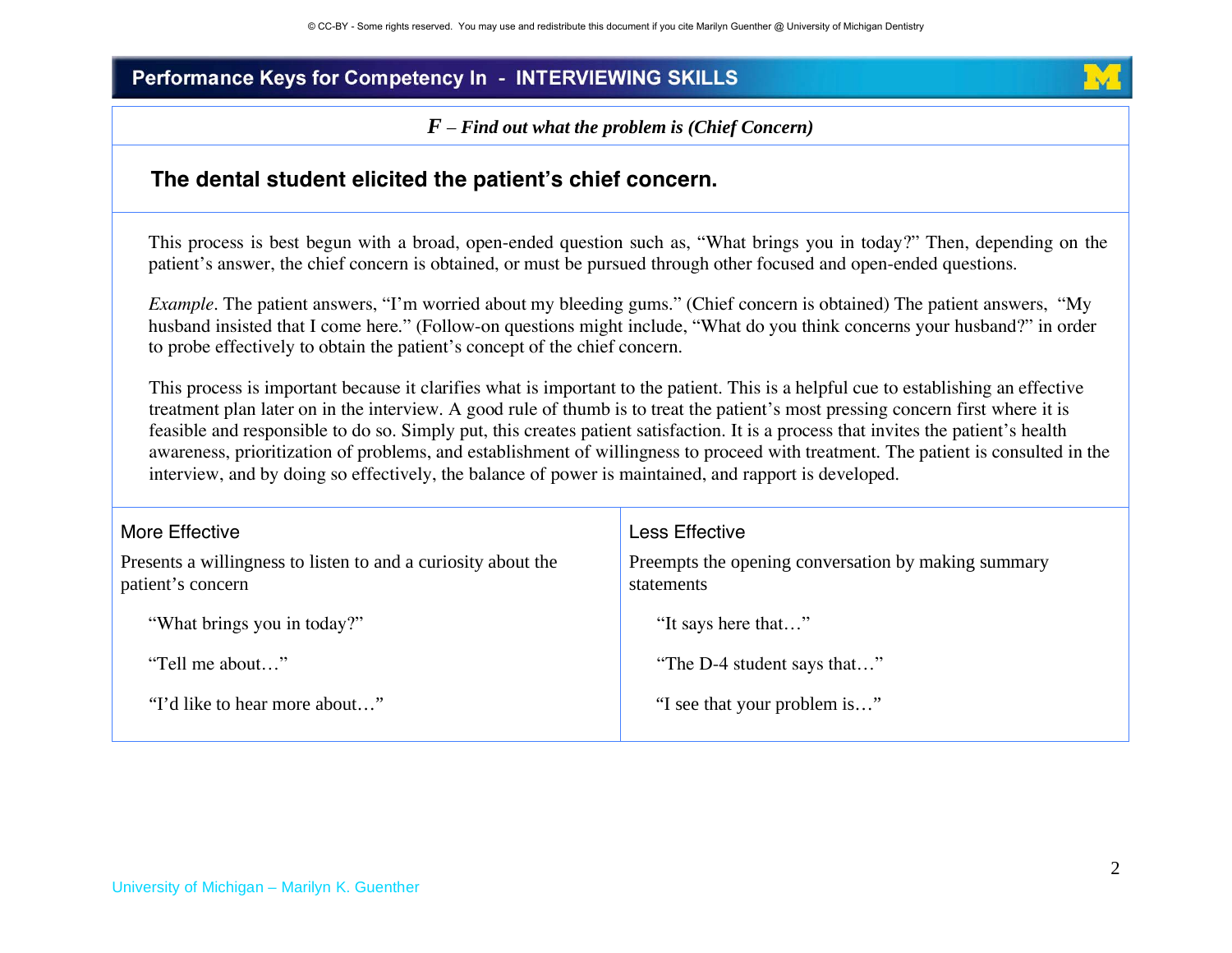*F – Find out what the problem is (Chief Concern)* 

## **The dental student encouraged the patient to tell him/her about the problem(s) in the patients own words.**

With this behavior the dental student presents a willingness to listen and a curiosity about the patient's concern(s). Appropriate active listening skills and nonverbal behaviors create the encouragement that supports the patient in revealing his/her understanding of the problem. When done well, the dental student gains insight, not only into the patient's perception of the problem, but also into how the patient thinks about the world and acts in it. Information about the patient's reasoning skills, health beliefs, lifestyle habits, family support network, preferred treatment modalities, and past efforts of health care management become available. Gathering this information in this manner, verbally, in real time, directly from the patient, with the dental student functioning as facilitator, creates the role of consultant and partner for the patient. It forms the basis for effective cooperation, creating a health care alliance.

Not doing so risks sidelining, marginalizing, and diminishing the patient.

| More Effective                                                                     | Less Effective                                                    |
|------------------------------------------------------------------------------------|-------------------------------------------------------------------|
| Presents a willingness to listen to and a curiosity about the<br>patient's concern | Preempts the opening conversation by making summary<br>statements |
| "What brings you in today?"                                                        | "It says here that"                                               |
| "Why did your husband want you to come in?"                                        | "My assistant told me"                                            |
| "Tell me about"                                                                    | "When I talked to your husband, he said"                          |
| "I'd like to hear more about"                                                      |                                                                   |
| "How long have you had this problem?"                                              | "I see that your problem is"                                      |
| "Does anything make it better or worse?"                                           |                                                                   |

- $\Box$  Encouraged patient to tell his/her story
- $\Box$  Listened attentively without interrupting
- Facilitated patient's responses both verbally and nonverbally (encouragement, silence, repetition, paraphrasing)
- □ Established dates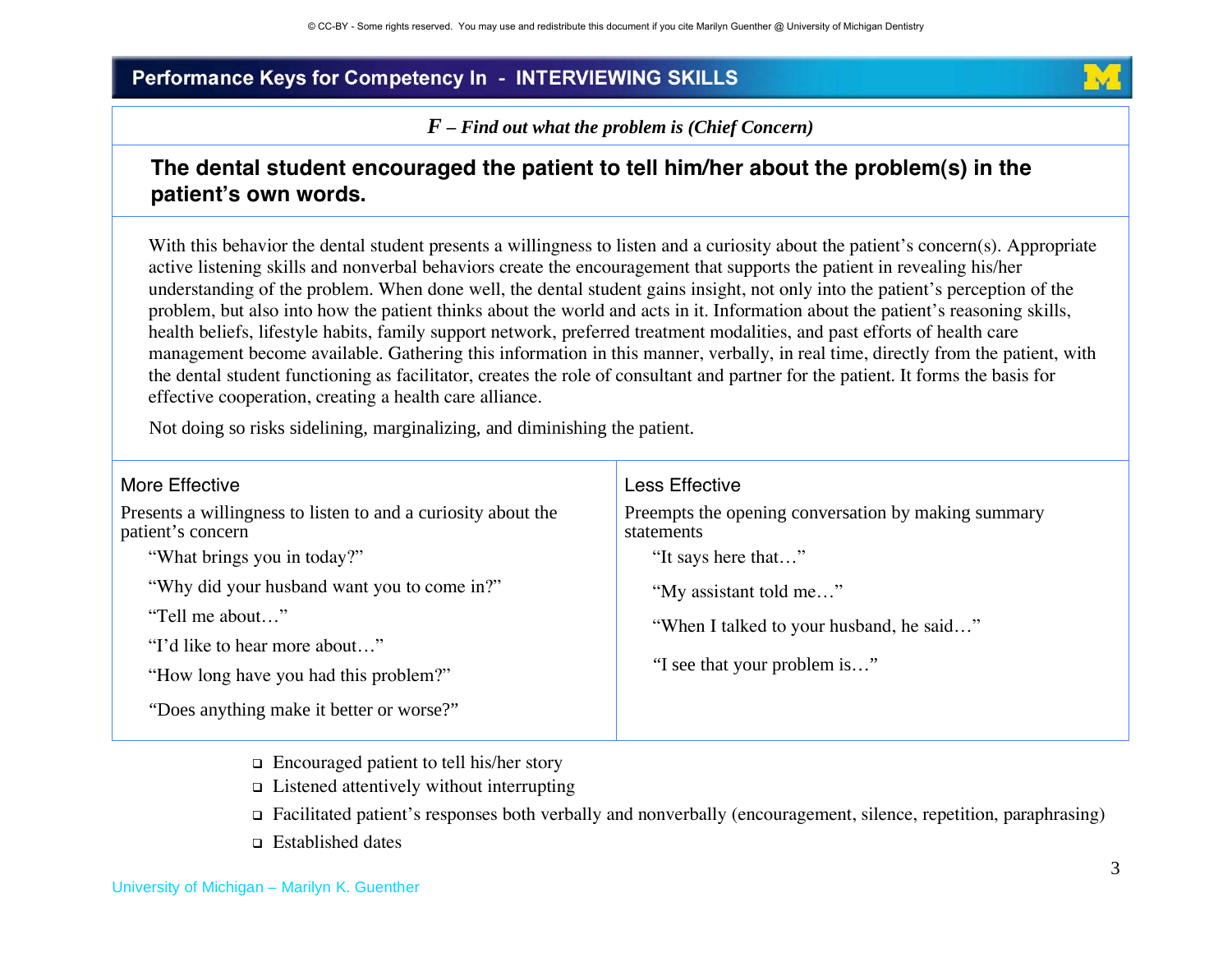*F – Find out what the problem is (Chief Concern)* 

### **The dental student elicited the patients concept of the problem(s).**

It is important to explore the patient's rationale and hypothesis for the disease (or chief concern). A broad, open-ended question such as "What do you think is going on?" is appropriate. While the information gathering phase of the interview does not establish the diagnosis, it does focus the possible (and probable) diagnosis. This focusing process is an essential element for effective treatment management:

- This step invites the patient into the diagnostic process as a consultant.
- This step reinforces the concept of the patient's health awareness and responsibility for health management, two concepts central to effective treatment.
- This step may be effective in generating self-diagnosis, whereby the patient is correct in identifying the disease, and accepts, to whatever degree, the existence of the problem within him/herself.
- If the patient does not self-diagnose correctly, the step is still useful because it identifies the patient's alternative diagnosis or lack of one. It is within this framework that the educational skills of the dental student can be engaged. *Example*. "I see what you were thinking: to you a sore that keeps bleeding is cancer. I'd like to reassure you that while that is often true, in this case, all the evidence suggests that the bleeding is due to a condition called periodontitis. I will bring your concern to my supervising faculty member for her opinion."
- This step then establishes the patient's "ownership" of the diagnosis, a crucial piece in the negotiation of an effective treatment plan. The patient is more likely to engage in effective treatment strategies if they "buy in" to the diagnosis.

| More Effective                                                                     | Less Effective                                                                  |
|------------------------------------------------------------------------------------|---------------------------------------------------------------------------------|
| Uses confirming/affirming statements and positive tone of voice                    | Uses discounting statements and negative tone of voice                          |
| "I see what you're thinking."                                                      | Stony silence followed by, "Now let me tell you what I think."                  |
| "I hear what you're saying."                                                       | Judgmental facial expressions                                                   |
| "I understand."                                                                    | "I don't see how you came to that conclusion."                                  |
| "It's clear to me that you are very concerned with your oral health."              | Any statement that indicates dismissal of the patient's reasoning/<br>thinking. |
| Any statement that indicates valuing of and support for the<br>patient's thinking. |                                                                                 |
| $\Box$ Determined and acknowledged patient's ideas                                 |                                                                                 |

- Explored patient's concerns and worries
- Encouraged expression of emotion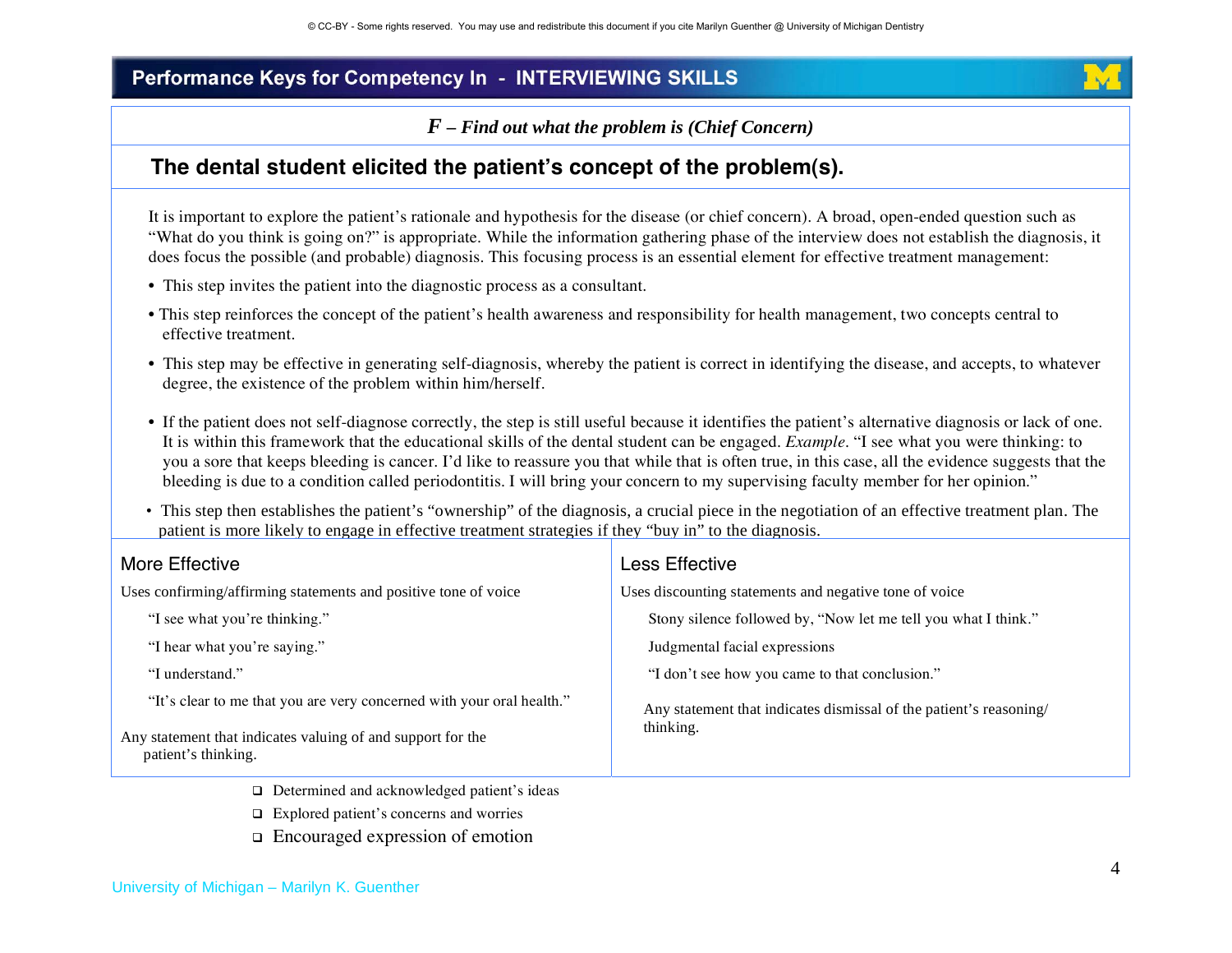*O – Obtain appropriate information relative to the Chief Concern* 

## **The dental student explored the history of this problem(s) and past medical history through the appropriate use of open-ended and closed questions.**

 Obtaining an accurate history is a primary agenda of the dental student. Even though this process is primary and compelling, it is best to pursue its completion in a nonlinear manner rather than a linear one. Assisting the patient in the focused discussion of his/her past medical history is a more effective skill than "serial questioning". Such focused discussion encourages a sense of empowerment in the patient, and a sense of responsibility and accountability in managing one's affairs. Requiring the patient to provide minimal answers to a series of questions fragments the patient, diminishes this capacity of empowerment, and has the effect of reducing the patient to less than a whole person. To illustrate:

> Less Effective Serial Questioning:

> > question)

Lack of Facilitating:

Lack of Verifying:

Non-attentive silence

and no eye contact)

On a scale of 1-10, how much pain are you in? (Asked as the "opening"

Have you had your tonsils removed? Your gall bladder? Your appendix?

Providing no feedback to the patient's disclosure (providing no comment

Providing no verbal support to encourage the patient's speaking

Looking elsewhere while the patient is speaking

Making no attempts to achieve accuracy of understanding

Writing "mysteriously" in the file while patient is speaking

#### More Effective

Open-ended questions: questions that can be thought of as essay questions rather than multiple-choice or fill-in-the-blank.

"Tell me more about the problem that brought you in today"

"What kinds of health problems have you faced in the past?"

"How did you cope with them?"

Facilitations are verbal statements and/or nonverbal cues that encourage the patient to continue speaking.

"Tell me more about that pain…"

Making a comment such as "uh-huh", "go on", "tell me more"

Nodding one's head or providing attentive silence

Checking and clarification are techniques used to focus the patient's speaking and to verify accuracy of understanding.

"So this is the third time in the past year that you've had this pain?"

 "I'd like to understand more about your pain. On a scale of 1-10, could you describe its intensity?"

- Used open-ended questions
- □ Checked information
- □ Pursued clarification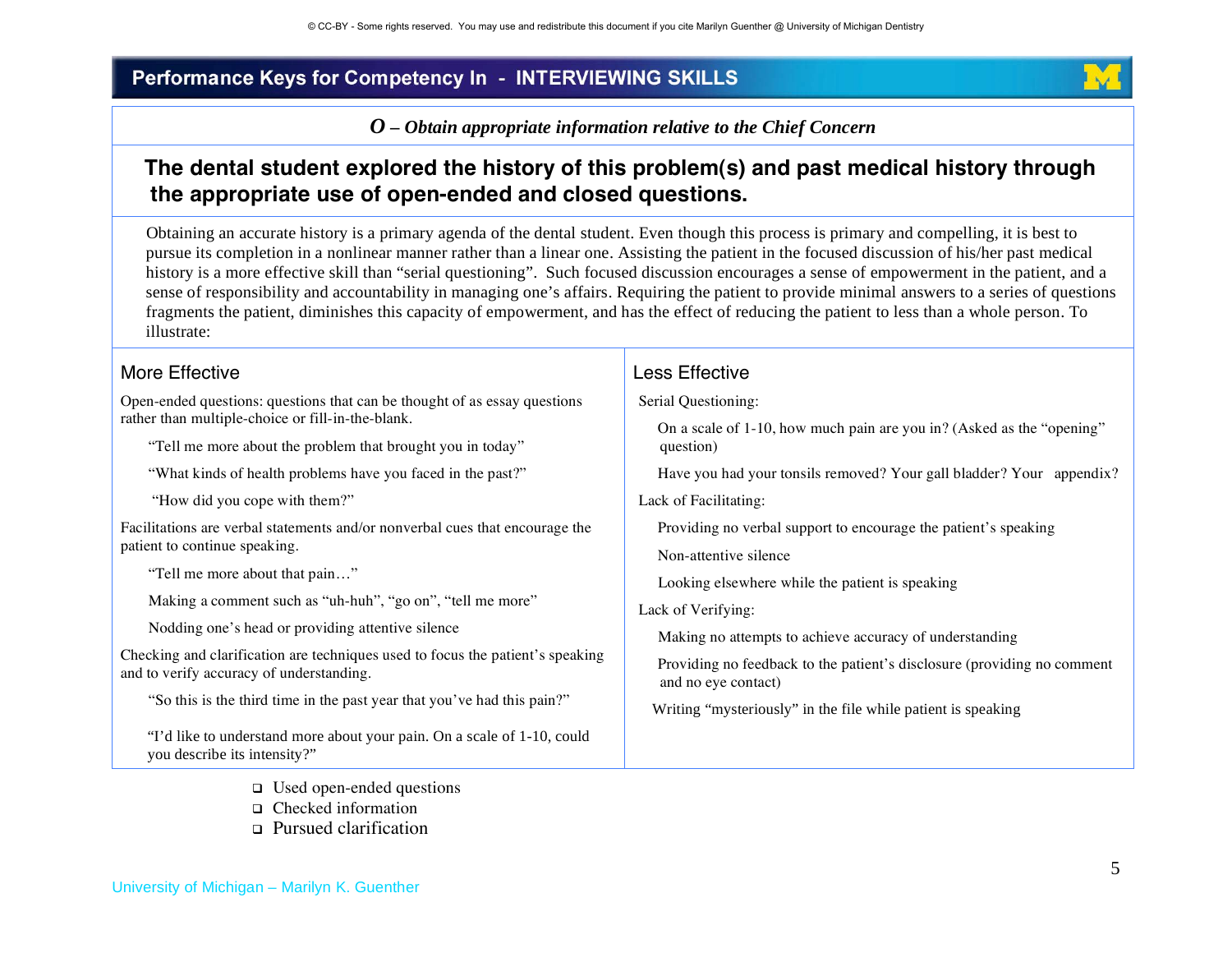*O – Obtain appropriate information relative to the Chief Concern*

## **When reading, taking notes or using a computer, the dental student did so in a manner that did not interfere with dialogue or rapport.**

 An accurate patient record is absolutely essential to effective patient treatment. The creation of a meaningful record that can provide a sound platform for appropriate patient care is the goal. The method to achieving this goal includes accurate listening, accurate recording, appropriate organizational skills, an excellent sense of prioritizing, and exquisite editing skills. (What should I write? Where should I write it? What should I leave out? All questions that need to be answered in real time while interviewing the patient!) Needless to say, this skill is one acquired and modified through reflective practice. Perhaps for the new practitioner the following might apply: listen maximally and write minimally. If you have listened well and fully, and write concisely, you can revise and augment the record, if necessary, after interviewing the patient.

#### More Effective

Listening maximally and writing minimally

Reading and writing in a way that affirms the ongoing communication process (While this is difficult to articulate clearly, it is somewhat easier to envision. This behavior, well done, becomes an effective nonverbal behavior that underscores the verbal, and can actually promote dialogue and rapport. The patient feels like they are being taken seriously.)

Not making lengthy notes without eye contact or restatement

#### Less Effective

Listening minimally and writing maximally

Reading and writing in a way that discounts the ongoing communication process

Reading the chart to the exclusion of conversing with the patient

Writing in the chart to the exclusion of conversing with the patient

Writing "mysteriously" in the chart

In other words, handling the tasks of reading and writing while creating social awkwardness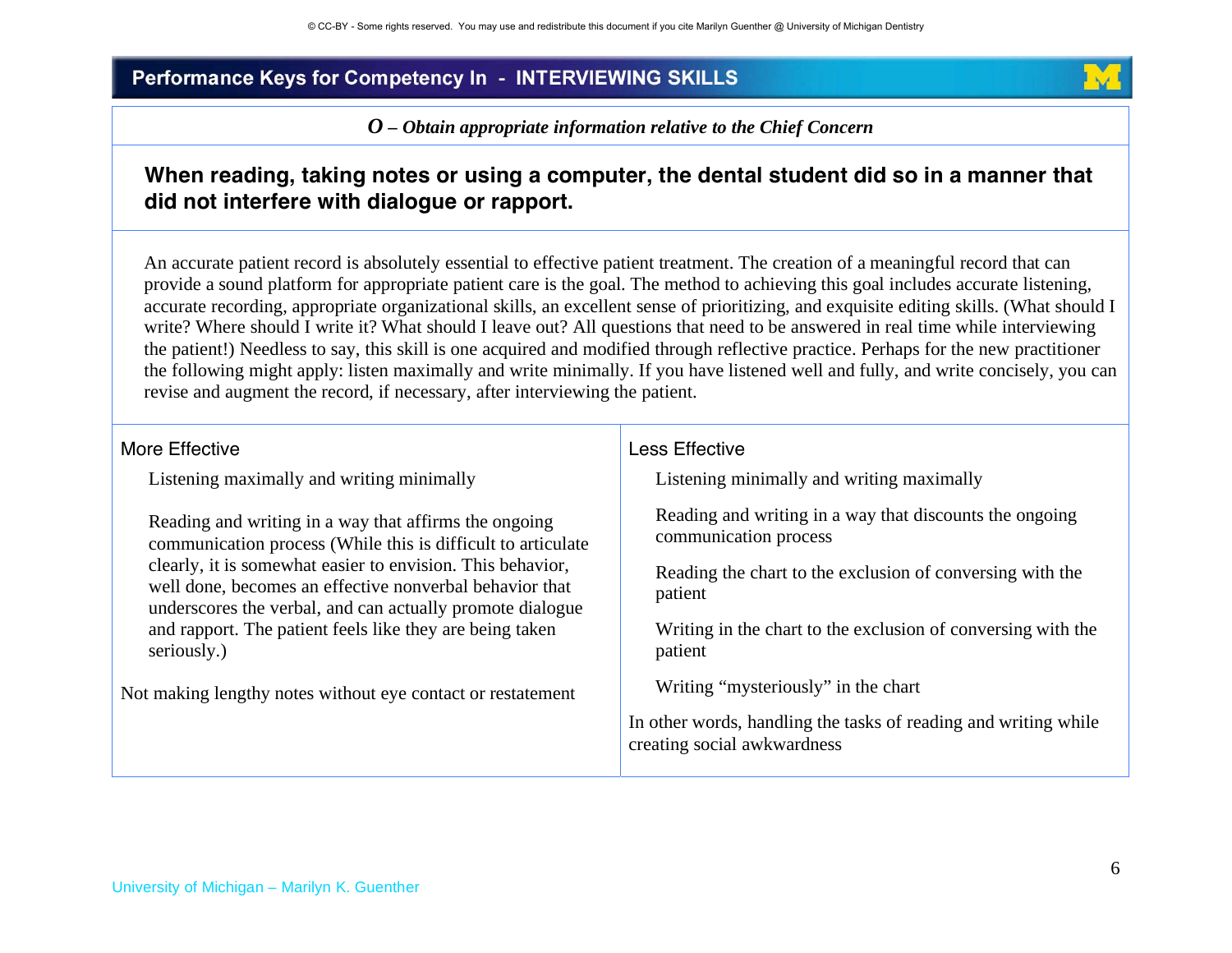*O – Obtain appropriate information relative to the Chief Concern*

### **The dental student used concise, easily understood questions and comments.**

 Brief, focused questions and comments, free of rambling and jargon are the goal. Clear communication is the result. Open-ended questions followed by appropriate follow-up questions are the preferred modality. A particular pitfall of new practitioners is the use of compound questions, two separate questions joined by and. This can be confusing to the patient and also inefficient for the practitioner. What often happens with this method is that the patient answers only one of the questions, leaving the practitioner to backtrack over the information again. This results in a jumbled interview rather than a crisp one where a smooth trajectory is achieved by articulating well-chosen, concise questions and comments.

More Effective

How did your diabetes start? (So it started when you were a teenager…Was that your early or late teen years?)

What has your illness been like? (What kinds of symptoms have you had? Have you had any changes in your eyesight?)

How have you coped with it? (What changes have you made in your diet? What kind of exercise do you do? What medications have you tried?)

 Questions should proceed from broad-based and general, to narrow and focused.

#### Less Effective

When was the onset of diabetes: do you have diabetes Type I, sometimes referred to as juvenile diabetes or diabetes type 2, also known as adult onset diabetes?

What symptoms have you been experiencing and how well controlled have your blood sugars been?

What about the ADA diet, aerobic exercise and medication?

 Rambling questions, ones using jargon and compound questions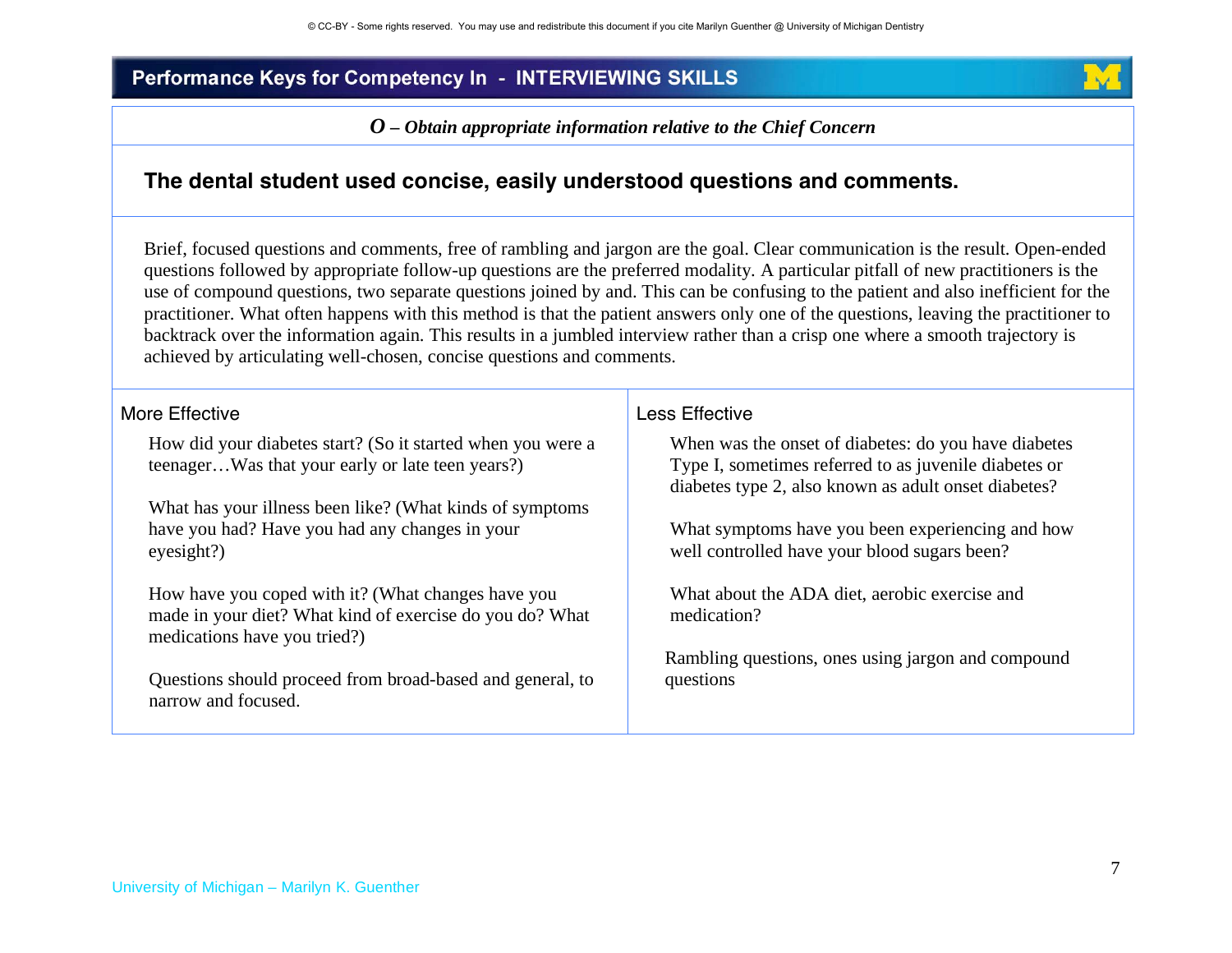*O – Obtain appropriate information relative to the Chief Concern*

### **The dental student avoided (or adequately explained) medical jargon throughout the interview.**

Clarity of communication is the goal and language common to both the dental student and the patient is the tool. Since the most common scenario is that the patient has not graduated from dental school, it is incumbent on the dental student to develop a language repertoire of simple terms effective to the task. (*Example*. Halitosis, bad breath, mouth odor)

Where medical terminology is used, simple definitions should be offered.

 Medical terminology can be used effectively when used sparingly to introduce the patient to terms they will encounter in the course of treatment management.

| More Effective                                          | Less Effective                                 |
|---------------------------------------------------------|------------------------------------------------|
| Less jargon                                             | More jargon                                    |
| Parsimonious use of medical terminology, simply defined | Exclusive use of undefined medical terminology |
|                                                         |                                                |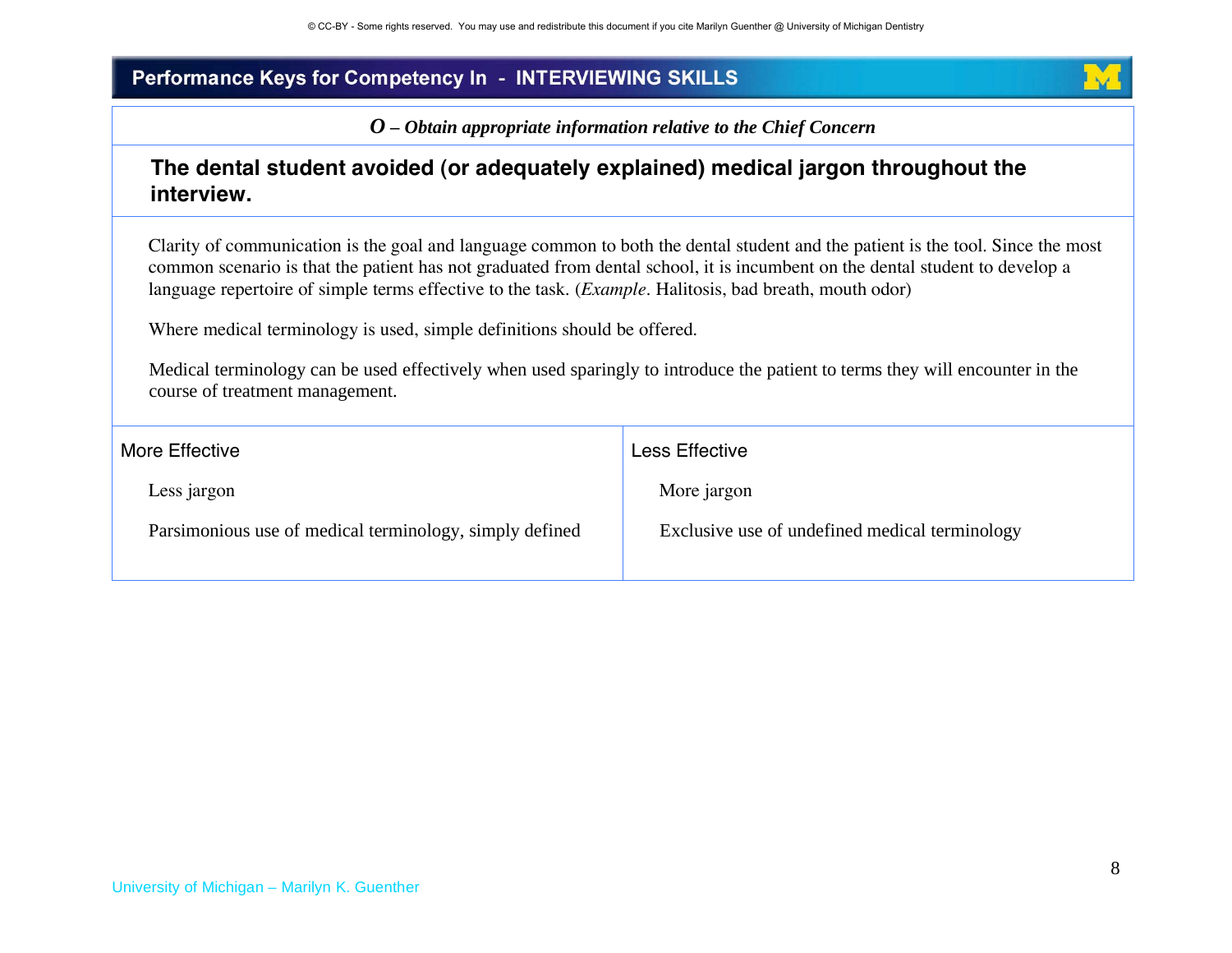*C – Communicate effectively with the patient during information gathering* 

### **The dental student accepted the legitimacy of the patients views; was not judgmental.**

With effective demonstration of this behavior, the dental student provides validation and acceptance of the patient's perspective. The dental student acts as an uncensoring recorder of the patient's affect and reasoning. This is not the same, necessarily, as agreeing with the patient. This behavior simply illustrates the dental student's ability to see the "world" as the patient does. Through this acknowledgement the dental student affirms the patient's standing in the relationship as one of a contributing partner to the health care alliance. An effective team is created when the dental student demonstrates authentic valuing of the patient through affirming, confirming statements and positive tone of voice. Authentic valuing may be a predisposition already existing in the dental student or it can become an acquired behavior through the genuine experience resulting from effective patient-centered interventions. Inauthentic valuing, the use of valuing statements without the concomitant value, will result in a fraudulent relationship where the dental student is only paying lip service to the patient's experience as a way of biding time until the dental student gets to tell the patient what is really going on. No effective rapport can exist where there is not genuine value for and validation of the patient.

| More Effective                                                                                                   | Less Effective                                                          |
|------------------------------------------------------------------------------------------------------------------|-------------------------------------------------------------------------|
| "I see what you mean."                                                                                           | Inattentive silence while the patient is speaking.                      |
| "I hear what you're saying."                                                                                     | Attentive silence, but no verbal acknowledgement of the                 |
| "I understand."                                                                                                  | patient's perspective.                                                  |
| A restatement of the patient's perspective (ex. So you think                                                     | Stony silence followed by the expression of the attitude "Now"          |
| the pain you are experiencing is a result of biting into a peach                                                 | let me tell you what I think."                                          |
| pit.)                                                                                                            | Judgmental facial expressions.                                          |
| Nonjudgmental attitude.<br>Any statement that indicates valuing of and support for the<br>patient's perspective. | Any statement that indicates dismissal of the patient's<br>perspective. |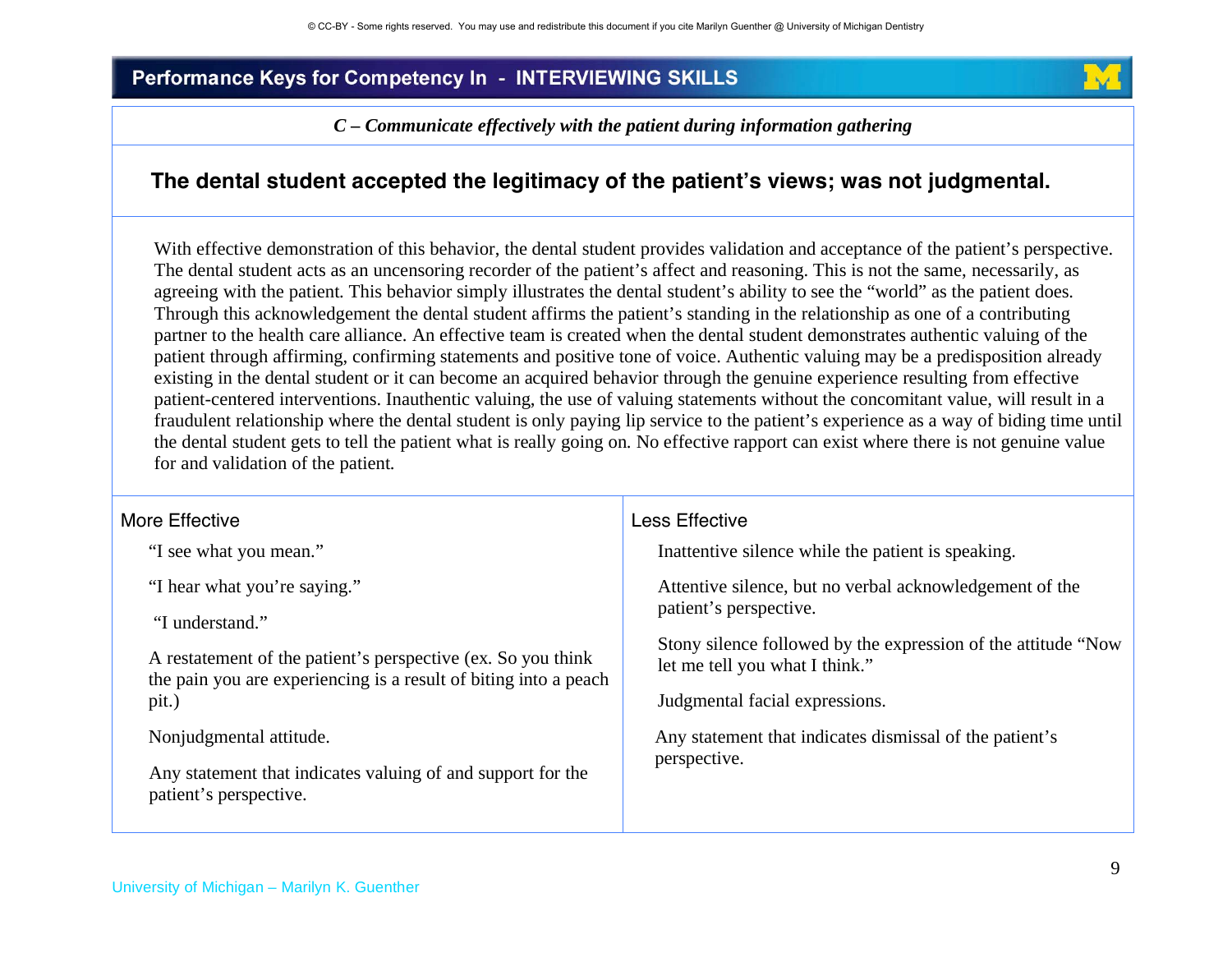*C – Communicate effectively with the patient during information gathering*

## **The dental student used non-verbal communication (eye contact, head nodding, leaning forward) to demonstrate that he/she was interested in the patient and listening attentively.**

| More Effective<br>Displays positive habits of nonverbal communication                                                                                                                                                                                                                                                                                                                                         | Less Effective<br>Displays poor habits of nonverbal communication                                                                                                                                                                                       |
|---------------------------------------------------------------------------------------------------------------------------------------------------------------------------------------------------------------------------------------------------------------------------------------------------------------------------------------------------------------------------------------------------------------|---------------------------------------------------------------------------------------------------------------------------------------------------------------------------------------------------------------------------------------------------------|
| Effective eye contact. Looks the patient "in the eye" (but be<br>aware that for some patients this can be perceived as being<br>too aggressive).<br>Appropriate head nodding, one that indicates confirmation<br>and validation of what the patient is saying<br>Appropriate leaning forward, one that invites the patient to<br>speak and seems to open the channels of communication (a<br>bridging motion) | Lack of nonverbal communication (rigid, lack of affect,<br>robot-like)<br>No or poor eye contact, looking away from the patient<br>Inappropriate eye contact<br>Leaning away from the patient<br>Looks at the file folder while the patient is speaking |
|                                                                                                                                                                                                                                                                                                                                                                                                               |                                                                                                                                                                                                                                                         |

**INGL**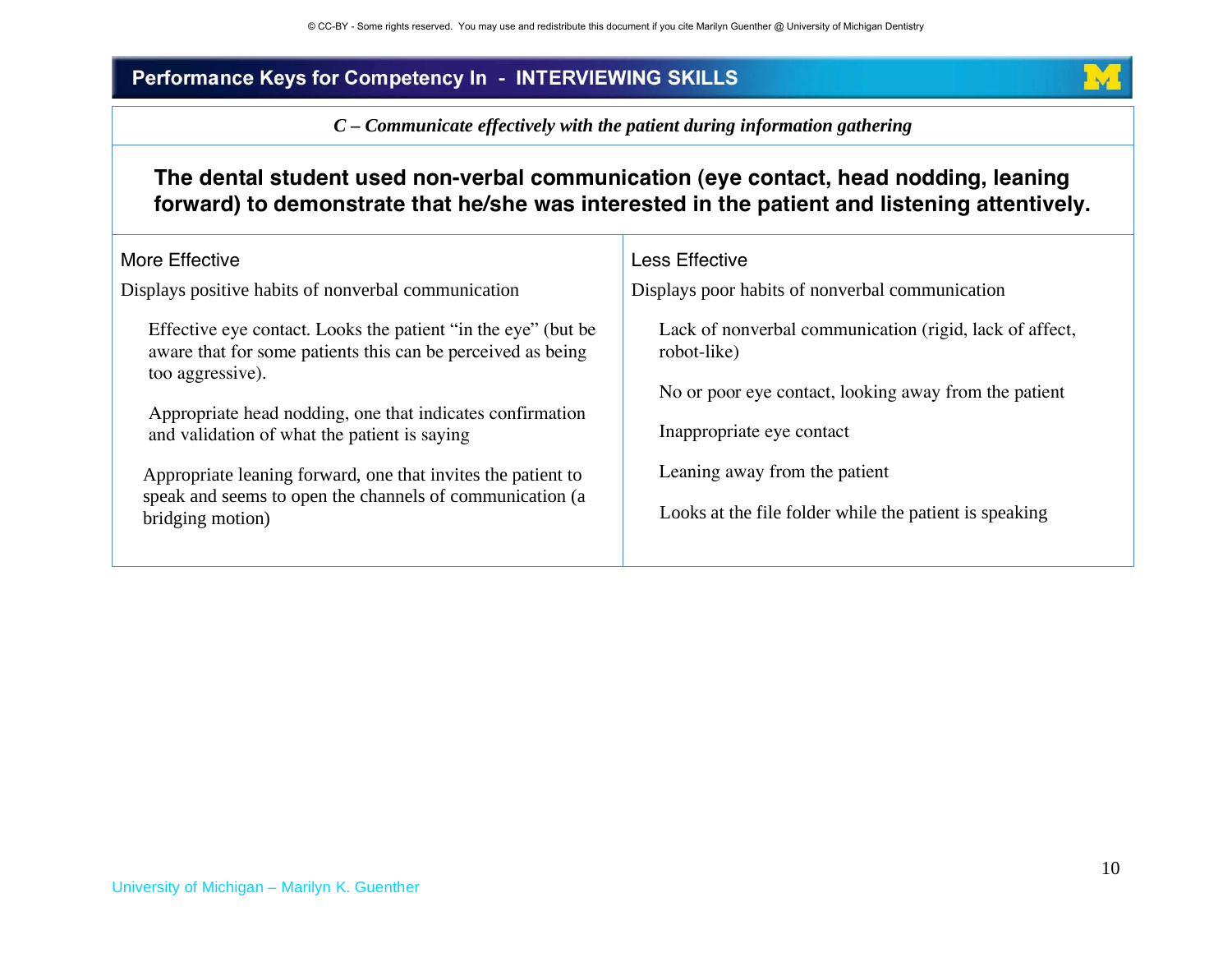*U – Understand the needs of the patient and what is required for the moment* 

## **The dental student empathized with and supported the patient.**

With this behavior, the dental student provides an effective framework of support for the patient. The dental student displays a caring attitude through both verbal and non-verbal behaviors. The dental student demonstrates concern, compassion, competency and consideration for the patient's efforts. When done effectively, the dental student becomes a trusted ally in the health care process, standing in the patient's corner with the patient's best interests in mind, and possessed of the tools and attitudes that can operationalize those interests.

| More Effective<br>I see that you're concerned about your bleeding gums. I share<br>your concern.<br>I understand that this condition is distressing to you, and I'd<br>like to help you deal with it.<br>I see that this bothers you.<br>I believe I can be helpful in treating this condition.<br>I appreciate everything you're already doing to deal with this<br>condition. (Being specific here provides positive reinforcement<br>for patient 's health promoting behaviors.)<br>Caring nonverbal behavior (ex. Eye contact, leaning forward,<br>compassionate touch, concerned facial expressions) | Less Effective<br>No statements of concern<br>No statements of empathy<br>No statements of a willingness to help<br>No positive reinforcement for patient's health promoting<br>behaviors<br>Nonverbal behavior indicating indifference or even rejection. |
|-----------------------------------------------------------------------------------------------------------------------------------------------------------------------------------------------------------------------------------------------------------------------------------------------------------------------------------------------------------------------------------------------------------------------------------------------------------------------------------------------------------------------------------------------------------------------------------------------------------|------------------------------------------------------------------------------------------------------------------------------------------------------------------------------------------------------------------------------------------------------------|
| $\Box$ Established shared concern for the problem<br>$\Box$ Established ability and willingness to help the patient<br>$\Box$ Provided positive reinforcement for patient's health-promoting behaviors                                                                                                                                                                                                                                                                                                                                                                                                    |                                                                                                                                                                                                                                                            |

- Demonstrated caring non-verbal behavior (eye contact, leaning forward, compassionate touch, concerned facial expressions)
- $\Box$  Dealt sensitively with embarrassing and disturbing topics
- $\Box$  Responded respectfully to patient's expressions of pain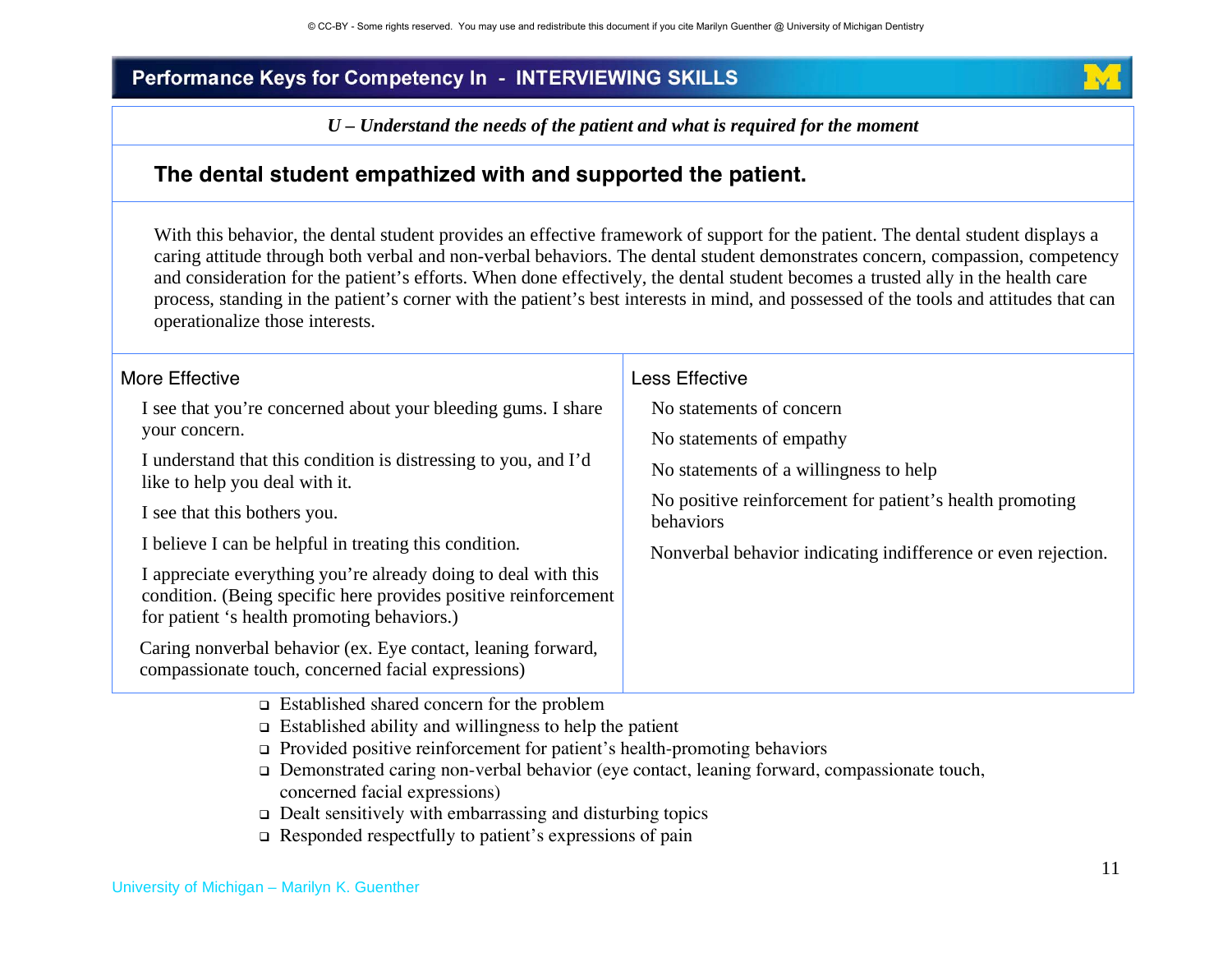*U – Understand the needs of the patient and what is required for the moment*

## **The dental student responded appropriately to the patients feelings throughout the interview.**

The notion of treating the whole person can be achieved through responding to the patient's feelings throughout the interview. The patient is not just a set of teeth to be examined, a radiograph to be interpreted, lab tests to be reviewed or an oral hygiene program to be prescribed. The patient most probably has feelings related to any of these processes, and acknowledging and understanding these feelings are critical to establishing rapport and to the ultimate success of the treatment plan. Dental students are often perplexed at the wisdom of such an undertaking. They feel uncertain of their role and of their skills. For purposes of this initial interview, simple acknowledgement of the patient's feelings is all that is suggested. Cues to the acknowledgement of these feelings are often found in the non-verbal behaviors of the patient (tone of voice and facial expressions are major indicators.) The acknowledgement of these feelings often lead to clarification of the patient's concerns while having the even more important effect of legitimizing and validating the entire person. It is not necessary to be right when offering the observation, just approximately on target. Because such an observation is intended as a lead, ensuing discussion with the patient will provide clarification.

| More Effective                                                                                                                                         | Less Effective                                                                                            |
|--------------------------------------------------------------------------------------------------------------------------------------------------------|-----------------------------------------------------------------------------------------------------------|
| "You seem overwhelmed by all this information."                                                                                                        | Ignoring all affect                                                                                       |
| "You seem worried about your oral health."                                                                                                             | Discounting affect (There's nothing to be worried, upset,<br>concerned, overwhelmed about.)               |
| "I notice you look upset when we talk about the number of<br>appointments necessary to complete your treatment."                                       |                                                                                                           |
| "I see that you're concerned about your symptoms and what<br>they might mean."                                                                         | Making authoritative declarations of the patient's affect (E.g.,<br>You certainly are the worrying type.) |
| These statements are meant to be spoken as "leads",<br>invitations for the patient to speak, not as declarations of the<br>dental student's opinions.) |                                                                                                           |

Picked up verbal and nonverbal cues and checked them out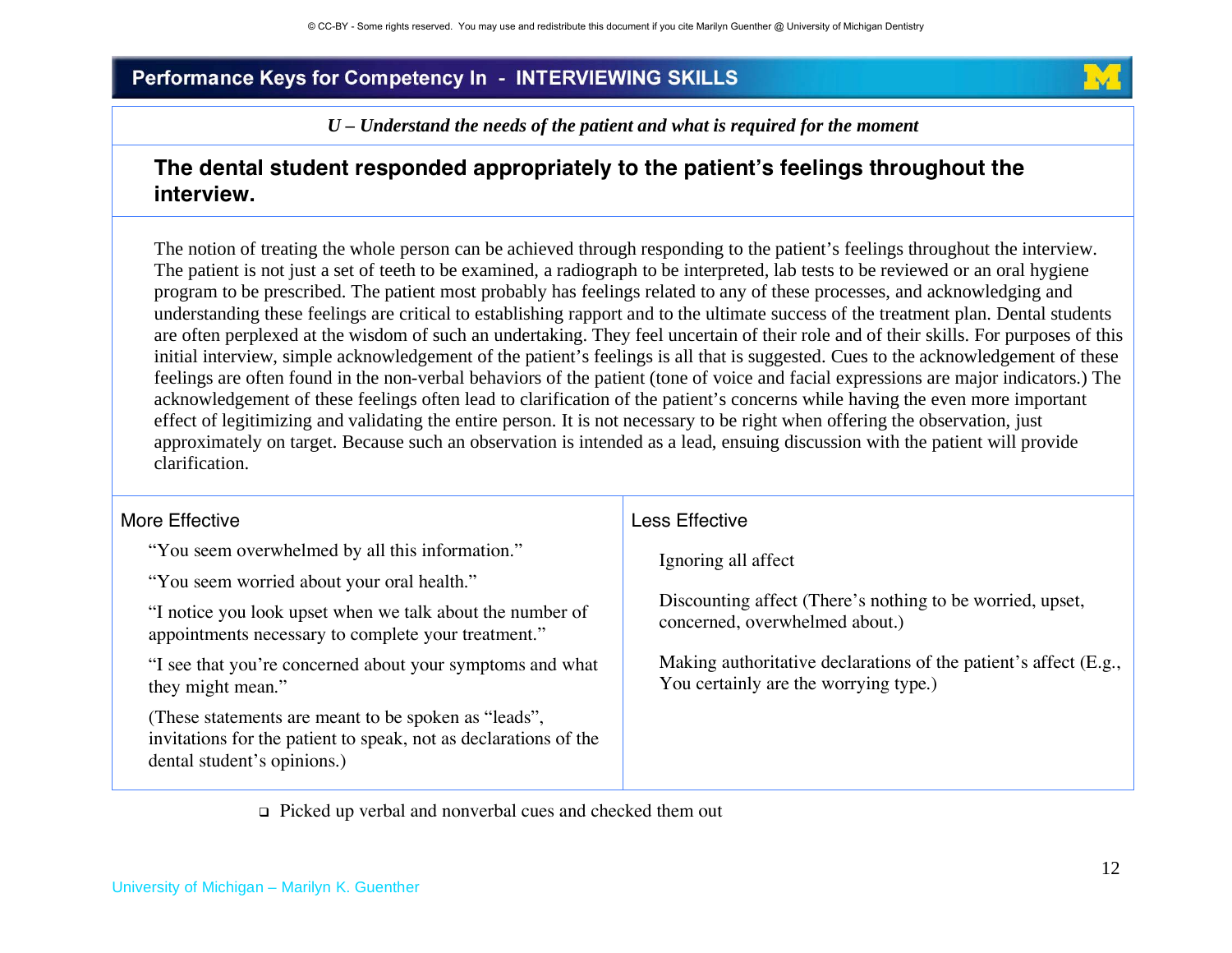*S – Summarize the findings for the patient and faculty* 



## **The dental student summarized effectively for the patient.**

At the end of an intake interview, a summary statement is effective to demonstrate to the patient that you have accurately heard their concerns and will take appropriate steps to deal with them. A summary statement

- •restates the patient's chief concern(s)
- •highlights medical and dental information pertinent to that concern.
- •is open to clarification and modification from the patient
- identifies next steps that will address the patient's concerns

conveys an attitude of empathy, reassurance and confidence

#### More Effective

Editing, organizing and highlighting medical and dental information to create a verbal snapshot of the patient and their concern(s) at this moment in time

Maintaining an attitude of collaboration with the patient in checking for accuracy of the summary statement

Being focused and specific when providing the summary statement

Demonstrating compassion for the patient's concern and confidence that it can be addressed.

"So, if I understand you correctly, the increasing pain in your lower right jaw area is what made you come here today. It's an intense throbbing ache that's gotten worse over the weekend and seems like a toothache, but you wonder if you broke something in that skateboard spill on Friday. You notice lately that you don't feel like yourself…kind of groggy and weak. You haven't talked to your doctor about this yet because you keep thinking you'll get better. You are treated by your doctor for asthma and increased your medications on your own last month because of hay fever season. Your medications have always worked and you haven't been allergic to any of them. I know you want relief for your pain, so I'm going to talk to Dr. Jones now to see how we can best help you."

#### Less Effective

Restating everything the patient has said with no attempt to edit, organize or highlight: "laundry-listing" all information in the order in which it was provided

Not restating at all: simply moving on, "unplugging" from the interview

Being overly general and "jargonistic": "I'm going to talk to the faculty about your chief complaint."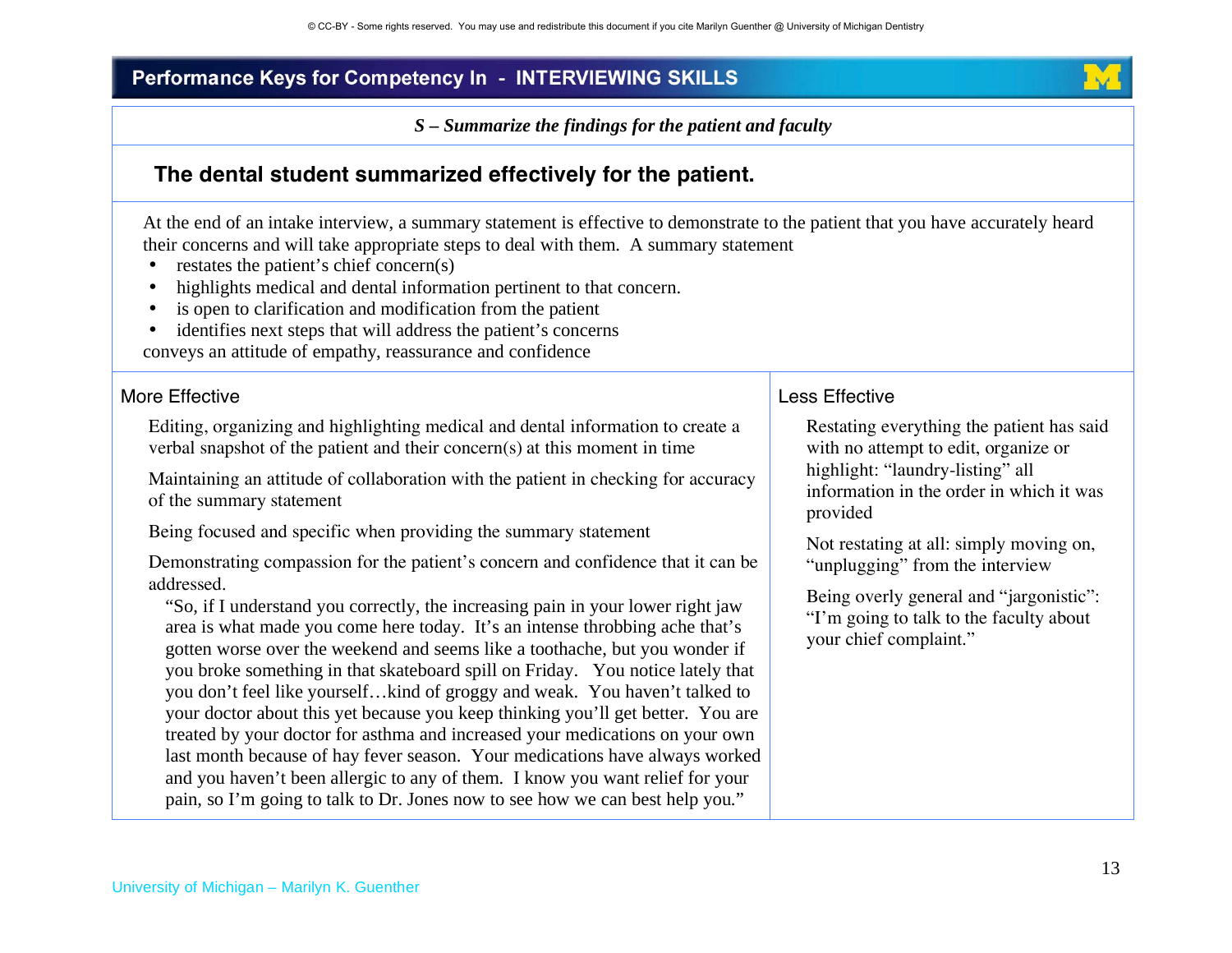*S – Summarize the findings for the patient and faculty*

### **The dental student effectively summarized for the faculty clinician.**

At the end of an intake interview with a patient, it is necessary to inform the supervising faculty clinician of your findings. This summary statement:

- •restates the patient's chief concern(s)
- •highlights medical and dental information pertinent to that concern.
- •uses specific medical and dental terminology to create an accurate patient profile

This sounds deceptively simple. In fact, the novice will find creating this summary statement to be very challenging. The major temptation in this situation is to over-report: to provide a laundry list of **all** information without organization or editing. This is considered to be a safe strategy, but it is counterproductive from a "value added" perspective. No value has been added if the student simply repeats what is on the health history questionnaire. The work of the student in this situation is to begin risking the development of clinical judgment by preparing and sharing focused information with the faculty clinician, i.e. "Here's what I think is significant." When the student presents the snapshot of the patient, the faculty clinician has insight into the student's thinking, and can guide its development through appropriate questioning and dialogue. Clinical judgment is in continuous development and involves

- •observing and examining the patient
- •identifying significant history and physical findings
- •distinguishing health from disease
- •developing pattern recognition and interpretation skills
- •testing these skills over time with experience

Obviously, the true novice may have very little experience to go on, but it is important to start somewhere. A simple but effective question to guide the development of clinical judgment and summarizing skills may be "What concerns me?"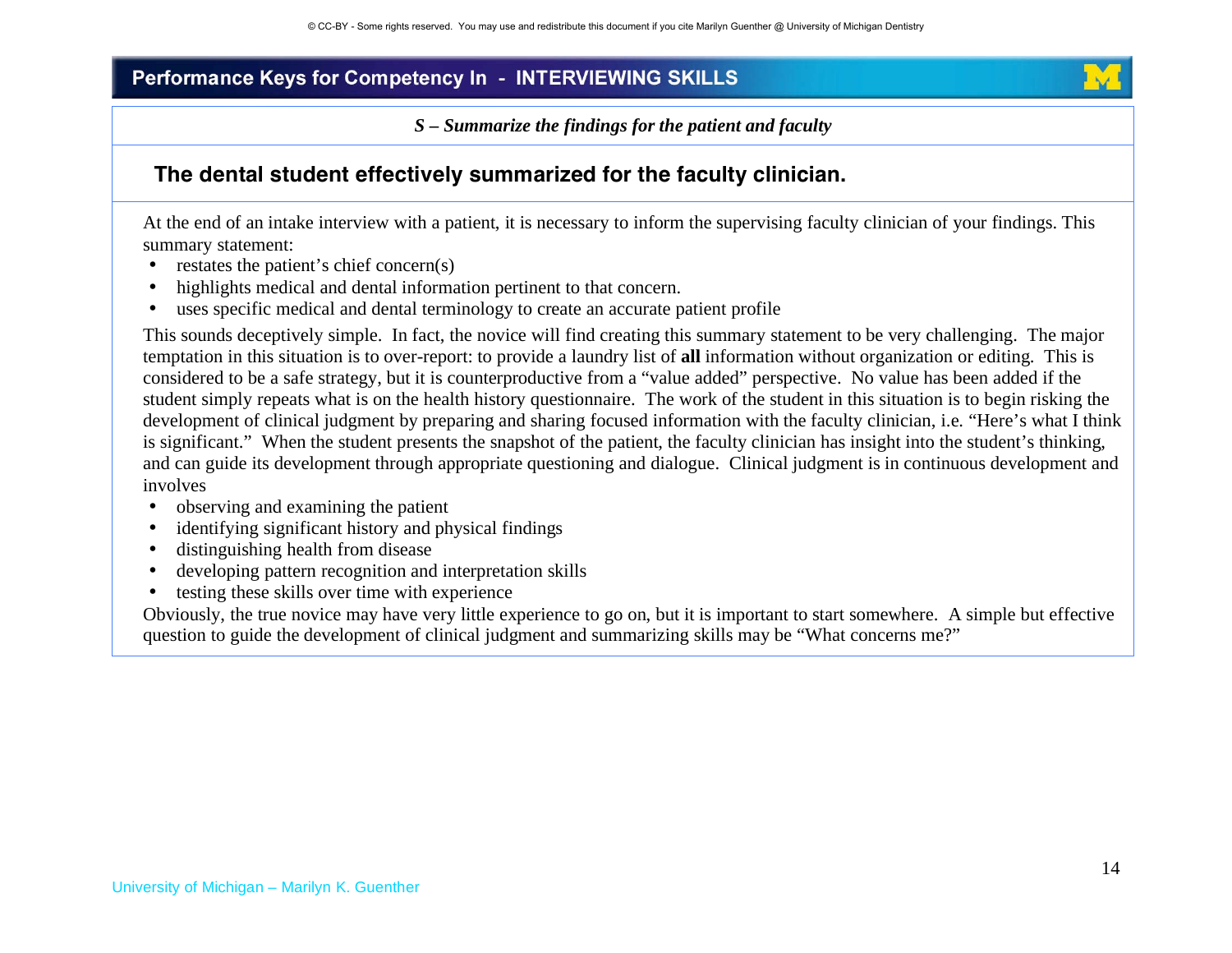

#### More Effective

Highlighting significant information that concerns you

- from the medical and dental history
- from observation of and discussion with the patient
- from examination of the patient when indicated

Organizing that information into a snapshot of the patient at this moment in time

Risking presenting the novice's professional opinion (impression?!)

Using specific medical and dental terminology to create an accurate patient profile

"The patient is a 20-yr-old male, Josh Barnett, and presents with significant pain in the lower right quadrant, 8 on the scale of 10, that has increased over the weekend and is not responsive to over the counter pain medications: 2 tablets of 500 mg ibuprofen every 3-4 hours. The pain is throbbing and feels like a toothache to the patient who's had 2-3 such episodes in the past that resulted in endo treatment. However, the patient is also concerned about the timing of the onset of the pain as it began a few hours after a severe fall off a skateboard. Josh is currently being treated for asthma by his family physician and recently increased his Albuteral on his own initiative from 1-2 times per day to 3-4 times per day. He has noticed that he doesn't feel well lately…not his usual self. Instead he feels weak and groggy. He has no known allergies."

#### Less Effective

Laundry listing all information ("This, that, this, that, this, that, etc., etc., etc.")

Not risking presenting the novice's professional opinion

Not using language appropriate to the task ("The patient has pain in his jaw.")